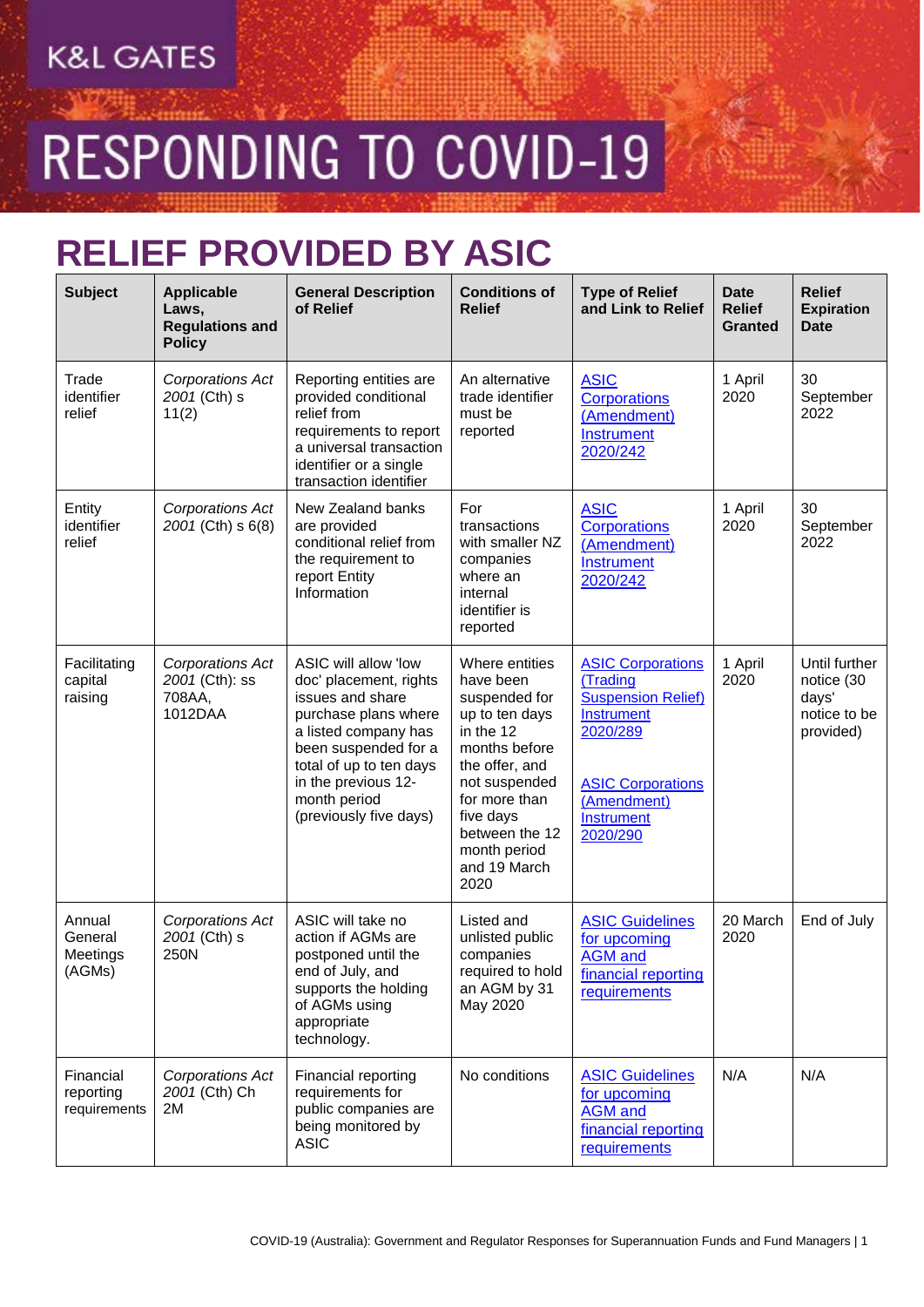| <b>Subject</b>                                    | <b>Applicable</b><br>Laws,<br><b>Regulations</b><br>and Policy | <b>General Description</b><br>of Relief                                                                                                                                                                | <b>Conditions of</b><br><b>Relief</b>                                                                   | <b>Type of Relief</b><br>and Link to Relief                                                         | <b>Date</b><br><b>Relief</b><br><b>Granted</b> | <b>Relief</b><br><b>Expiration</b><br><b>Date</b> |
|---------------------------------------------------|----------------------------------------------------------------|--------------------------------------------------------------------------------------------------------------------------------------------------------------------------------------------------------|---------------------------------------------------------------------------------------------------------|-----------------------------------------------------------------------------------------------------|------------------------------------------------|---------------------------------------------------|
| Life Insurance<br>Advice                          | N/A                                                            | ASIC is delaying work<br>on life insurance<br>advice and will not ask<br>financial advisers for<br>client information or<br>client files at this time                                                  | No conditions                                                                                           | COVID-19<br>information for<br>financial advisers<br>and advice<br>licensees                        | 3 April<br>2020                                | Until further<br>notice                           |
| Grandfathered<br>conflicted<br>remuneration       | N/A                                                            | ASIC is delaying<br>work on<br>grandfathered<br>conflicted<br>remuneration, and<br>will not ask product<br>issuers for data at<br>this time                                                            | <b>ASIC expects</b><br>product<br>issuers to turn-<br>off their<br>arrangements<br>by 1 January<br>2021 | COVID-19<br>information for<br>financial advisers<br>and advice<br>licensees                        | 3 April<br>2020                                | Until<br>further<br>notice                        |
| Recalibration<br>of regulator<br>goals            | N/A                                                            | ASIC is encouraging<br>those with difficulties<br>meeting Industry<br>Funding obligations<br>or other obligations<br>to contact them to<br>discuss payment<br>options, payment<br>plans and fee waiver | No conditions;<br>available to all<br>companies<br>regulated by<br><b>ASIC</b>                          | <b>ASIC Covid-19</b><br>information and<br><b>ASIC recalibration</b><br>of regulatory<br>priorities | 23<br>March<br>2020                            | 30<br>September<br>2020 (at<br>least)             |
| Suspension<br>of some<br>supervisory<br>functions | N/A                                                            | Suspension of<br>consultation,<br>regulatory reports<br>and reviews (such as<br>ASIC report on<br>executive<br>remuneration) and<br>other activities which<br>are non-time critical                    | No conditions                                                                                           | <b>ASIC Covid-19</b><br>information and<br><b>ASIC</b> recalibration<br>of regulatory<br>priorities | 23<br>March<br>2020                            | 30<br>September<br>2020 (at<br>least)             |
| Suspension<br>of some<br>supervisory<br>functions | N/A                                                            | Suspension of<br>enhanced on-site<br>supervisory work                                                                                                                                                  | No conditions                                                                                           | <b>ASIC Covid-19</b><br>information and<br><b>ASIC</b> recalibration<br>of regulatory<br>priorities | 23<br>March<br>2020                            | 30<br>September<br>2020 (at<br>least)             |
| Recalibration<br>of regulator<br>goals            | N/A                                                            | New guidance<br>provided to staff in<br>relation to issuing<br>information-gathering<br>notices, mindful that<br>notice recipients are<br>facing significant<br>disruption                             | No conditions                                                                                           | <b>ASIC Covid-19</b><br>information and<br><b>ASIC</b> recalibration<br>of regulatory<br>priorities | 23<br>March<br>2020                            | 30<br>September<br>2020 (at<br>least)             |
| <b>Trade limit</b>                                | <b>ASIC Market</b><br><b>Integrity Rules</b>                   | Directions issued to<br>a number of<br>institutional investors<br>requiring them to<br>limit the number of<br>trades executed<br>each day                                                              | <b>Directions</b><br>issued to large<br>equity market<br>participants                                   | <b>ASIC Steps to</b><br>ensure equity<br>market resiliency                                          | 13<br>March<br>2020                            | Until<br>further<br>notice                        |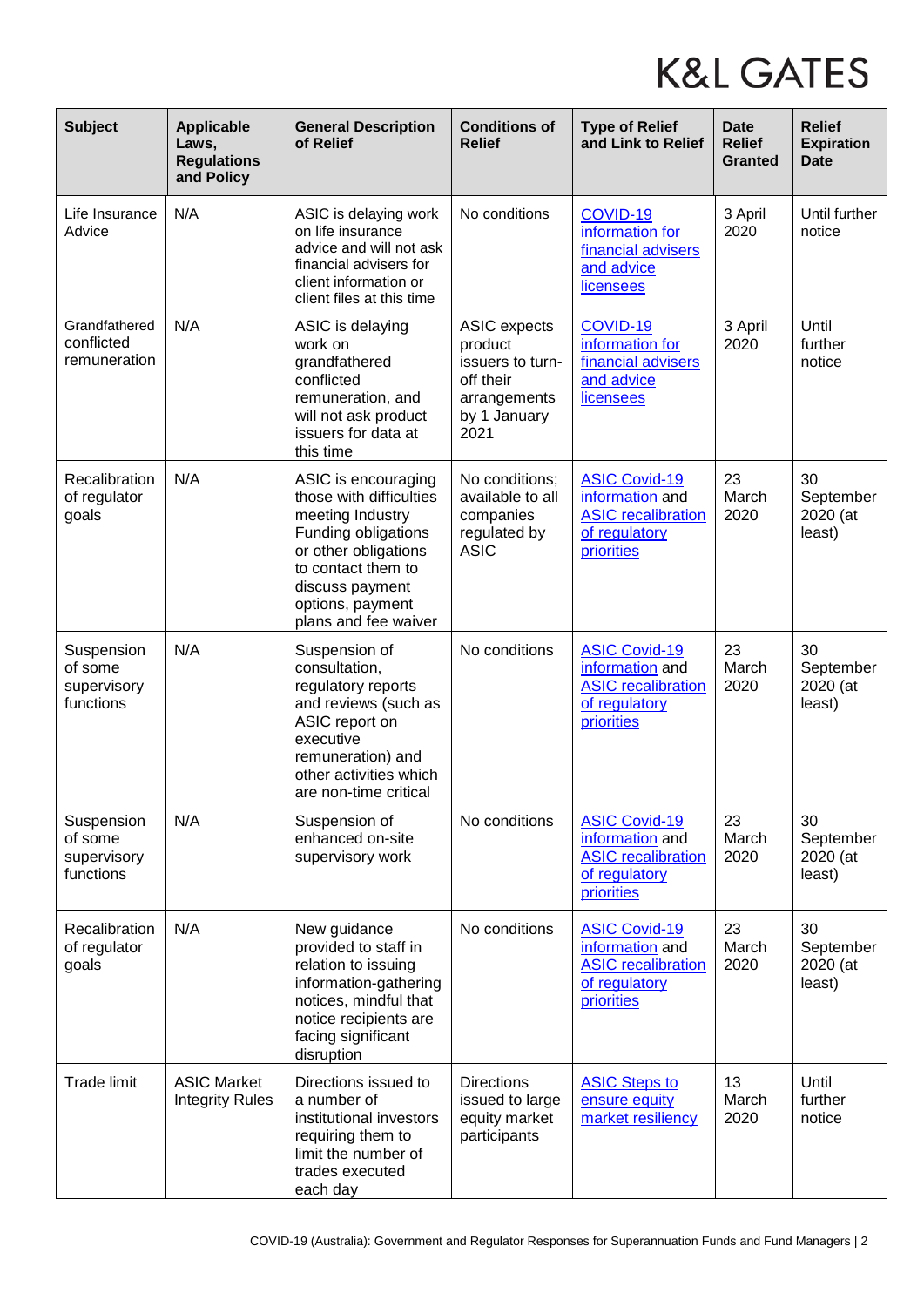### **RELIEF PROVIDED BY APRA**

| <b>Subject</b>                                                                               | <b>Applicable</b><br>Laws,<br><b>Regulations</b><br>and Policy                                     | <b>General Description</b><br>of Relief                                                                                                                                                                                                                                           | <b>Conditions of</b><br><b>Relief</b>                                                                                                                                        | Type of<br><b>Relief and</b><br>Link to<br><b>Relief</b>                                         | <b>Date</b><br><b>Relief</b><br><b>Granted</b> | <b>Relief</b><br><b>Expiration</b><br><b>Date</b> |
|----------------------------------------------------------------------------------------------|----------------------------------------------------------------------------------------------------|-----------------------------------------------------------------------------------------------------------------------------------------------------------------------------------------------------------------------------------------------------------------------------------|------------------------------------------------------------------------------------------------------------------------------------------------------------------------------|--------------------------------------------------------------------------------------------------|------------------------------------------------|---------------------------------------------------|
| Authorised<br>Deposit Taking<br>Institutions<br>(ADIs)                                       | <b>Term Funding</b><br>Facility (TFF)<br>announced by<br>the Reserve<br>Bank of<br>Australia (RBA) | To encourage ADIs to<br>support businesses,<br><b>APRA will allow ADIs</b><br>to include benefit<br>(Initial Allowance) in<br>the calculation of the<br><b>Liquidity Coverage</b><br>Ratio, Minimum<br><b>Liquidity Holdings</b><br>Ratio and Net Stable<br><b>Funding Ration</b> | Further details to<br>be announced<br>once the RBA has<br>finalised<br>operational<br>requirements for<br>the TFF                                                            | <b>APRA</b><br>regulatory<br>approach to<br><b>RBA Term</b><br><b>Funding</b><br><b>Facility</b> | 30<br>March<br>2020                            | Ongoing                                           |
| Reporting<br>obligations of<br>ADIs and<br>Registered<br>Financial<br>Corporations<br>(RFCs) | <b>Bank Executive</b><br>Accountability<br>Regime (BEAR)                                           | Temporary extension<br>of notification period<br>for changes to<br>accountability<br>statements and maps<br>under BEAR                                                                                                                                                            | Extension from 14<br>day period to 30<br>day period                                                                                                                          | <b>APRA</b><br>regulatory<br>approach to<br>COVID-19                                             | 6 April<br>2020                                | Until<br>further<br>notice                        |
| Reporting<br>obligations of<br>ADIs and<br>Registered<br>Financial<br>Corporations<br>(RFCs) | N/A                                                                                                | Temporary extension<br>on due dates for<br>quarterly reporting.<br>Forms previously due<br>prior to the 35th<br>calendar day now<br>due on the 35th<br>calendar day                                                                                                               | APRA, in<br>consultation with<br>the ABS and RBA,<br>will not grant any<br>further blanket<br>extensions to<br>reporting due<br>dates or relax<br>governance<br>requirements | <b>APRA</b><br>regulatory<br>approach to<br>COVID-19                                             | 1 April<br>2020                                | Ongoing                                           |
| Loan<br>repayment<br>deferrals                                                               | N/A                                                                                                | With regard to banks<br>offering borrowers to<br>defer repayments,<br>APRA has stated that<br>the banks need not<br>treat this as a period<br>of arrears and loans<br>granted a deferral<br>need not be seen as<br>restructured                                                   | No conditions                                                                                                                                                                | <b>APRA</b><br>regulatory<br>approach to<br>COVID-19                                             | 23<br>March<br>2020                            | Until<br>further<br>notice                        |
| Coronavirus<br><b>SME</b><br>Guarantee                                                       | Coronavirus<br>Small and<br>Medium<br>Enterprises<br>(SME)<br>Guarantee<br>Scheme                  | The Coronavirus<br><b>SME Guarantee</b><br>Scheme is to be<br>regarded as an<br>eligible guarantee by<br>the government for<br>risk-weighting<br>purposes                                                                                                                         | No conditions                                                                                                                                                                | <b>APRA</b><br>regulatory<br>approach to<br>COVID-19                                             | 23<br>March<br>2020                            | Ongoing                                           |
| Suspension of<br>some<br>supervisory<br>functions                                            | N/A                                                                                                | APRA has<br>suspended all<br>consultation on non-<br>essential matters                                                                                                                                                                                                            | No conditions                                                                                                                                                                | <b>APRA</b><br>adapted<br>2020<br>agenda                                                         | 23<br>March<br>2020                            | Until<br>further<br>notice                        |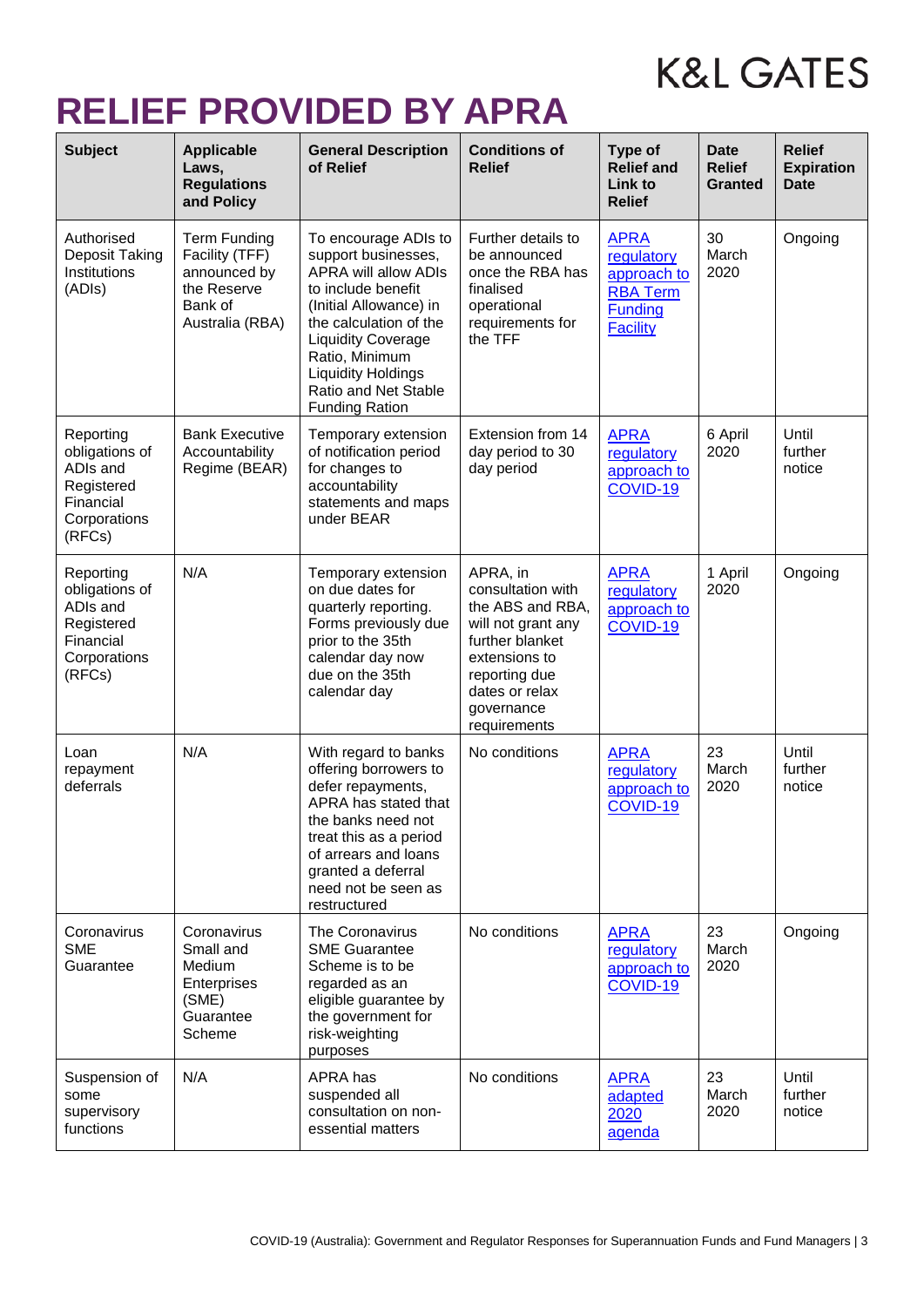| <b>Subject</b>                                       | <b>Applicable</b><br>Laws,<br><b>Regulations</b><br>and Policy | <b>General Description</b><br>of Relief                                                                                                                              | <b>Conditions of</b><br><b>Relief</b>                                                                         | <b>Type of Relief</b><br>and Link to<br><b>Relief</b>        | <b>Date</b><br><b>Relief</b><br>Granted | <b>Relief</b><br><b>Expiration</b><br><b>Date</b> |
|------------------------------------------------------|----------------------------------------------------------------|----------------------------------------------------------------------------------------------------------------------------------------------------------------------|---------------------------------------------------------------------------------------------------------------|--------------------------------------------------------------|-----------------------------------------|---------------------------------------------------|
| Deferral of<br>certain new<br>reporting<br>standards | N/A                                                            | Deferred<br>implementation of<br><b>Reporting Standard</b><br>ARS730.1 ABS/RBA<br>Fees Charged; and<br><b>Reporting Standard</b><br>ARS 722.0 ABS/RBA<br>Derivatives | These reporting<br>standards will<br>apply to all<br>reporting periods<br>ending on or after<br>31 March 2021 | <b>APRA</b><br>regulatory<br>approach to<br>COVID-19         | 1 April<br>2020                         | 31 March<br>2021                                  |
| ADI non-<br>confidential<br>data deferral            | N/A                                                            | APRA proposal to<br>determine certain data<br>reported by ADIs as<br>non-confidential has<br>been deferred                                                           | N/A                                                                                                           | <b>APRA</b><br>regulatory<br>approach to<br>COVID-19         | 1 April<br>2020                         | Until further<br>notice                           |
| Changes to<br>capital ratio<br>expectations          | N/A                                                            | Temporary changes to<br>expectations<br>regarding bank capital<br>ratios; benchmarks set<br>in 2017 (CET1 ratio of<br>at least 10.5%) do not<br>have to be met       | Banks must<br>demonstrate they<br>can continue to<br>meet minimum<br>capital<br>requirements                  | <b>APRA</b><br>adjustment of<br>bank capital<br>expectations | 19<br>March<br>2020                     | Until further<br>notice                           |